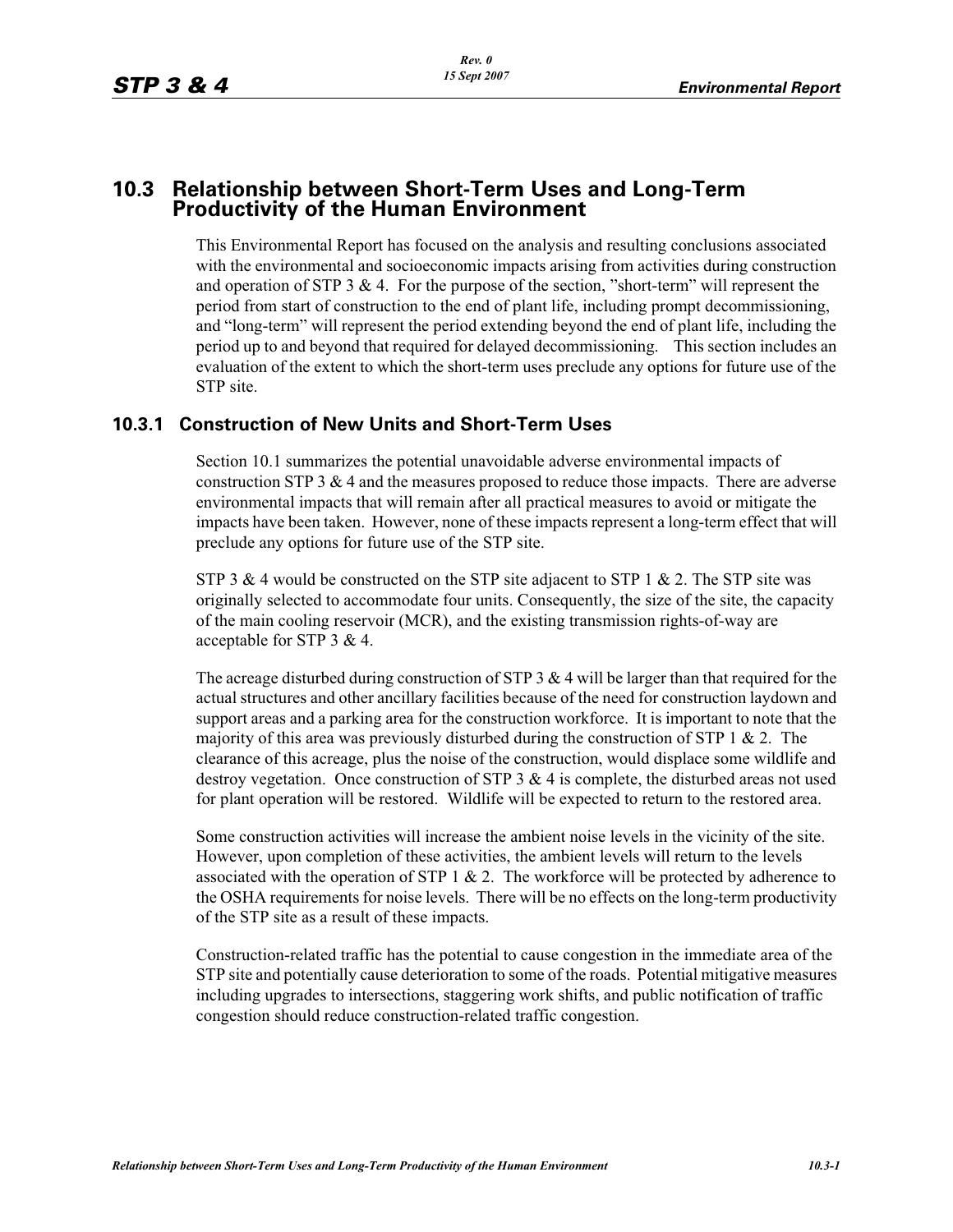Construction of STP 3  $&$  4 will be beneficial to the local area through the generation of new construction-related jobs, local spending by the construction workforce, and payment of taxes to the area. The adverse socioeconomic impacts that occur as a result of increased population and construction activities will cease once construction is complete and the workforce leaves the area. Benefits from increased tax revenues will persist into the foreseeable future.

The construction of STP 3 & 4 will not affect long-term productivity of the environment.

## **10.3.2 Operation of the New Units and Long-Term Productivity**

Section 10.1 summarizes the potential unavoidable adverse environmental impacts of operation of STP 3  $\&$  4 and the measures proposed to reduce those impacts. There are adverse environmental impacts that could remain after all practical measures to avoid or mitigate the impacts have been taken. However, none of these impacts represent a long-term effect that will preclude any options for future use of the STP site.

The STP site has already been developed as a location for an energy generation facility. The operation of STP 3 & 4 represents a continuation of the current and planned land use. Therefore, options for future use of the STP site, including operation of new energy generation facilities, are not precluded.

At the end of the plant's life, the STP site will be decommissioned, as required by the NRC, using one of the three approved decommissioning methods. Regardless of the specific decommissioning method used, the commitment of small amounts of land for radioactive material waste burial will be required. Potential long-term impacts to productivity of the site in those waste burial areas can be expected; however, the rest of the site would be available for future industrial or nonindustrial use. The maximum long term impact to productivity will result when the plant is not dismantled at the end of the period of plant operation, and consequently the land occupied by the plant structures will not be available for other use.

Operation of STP 3  $& 4$  will require additional water resources. The water used in plant operations and the makeup water for the MCR will be taken from groundwater wells and the Colorado River. Short-term impacts to water resources as a result of the operation of STP 3  $\&$ 4 are SMALL. Upon decommissioning of the site, use of local water resources will cease. Therefore, the use of water resources during operation of STP 3  $\&$  4 will not impact the longterm productivity of the site.

Operation of STP 3 & 4 will require the consumption of nonrenewable resources, as discussed in Subsection 10.2.2. Consumption of these materials will cease upon decommissioning and does not affect the future productivity of the STP site.

The operation of fossil fuel-fired combustion equipment will increase air emissions during the operation of STP 3  $\&$  4. Air quality impacts will be small because this equipment will be operated in accordance with Texas regulations for operating air emission sources and the emissions will be intermittent (less than approximately 100 hours per year). Additionally, the predicted salt deposition from the operation of the cooling towers at locations away from the immediate vicinity of the mechanical draft cooling towers would be less than the NUREG-1555 significance level where visible effects to vegetation may be observed. Once the plant ceases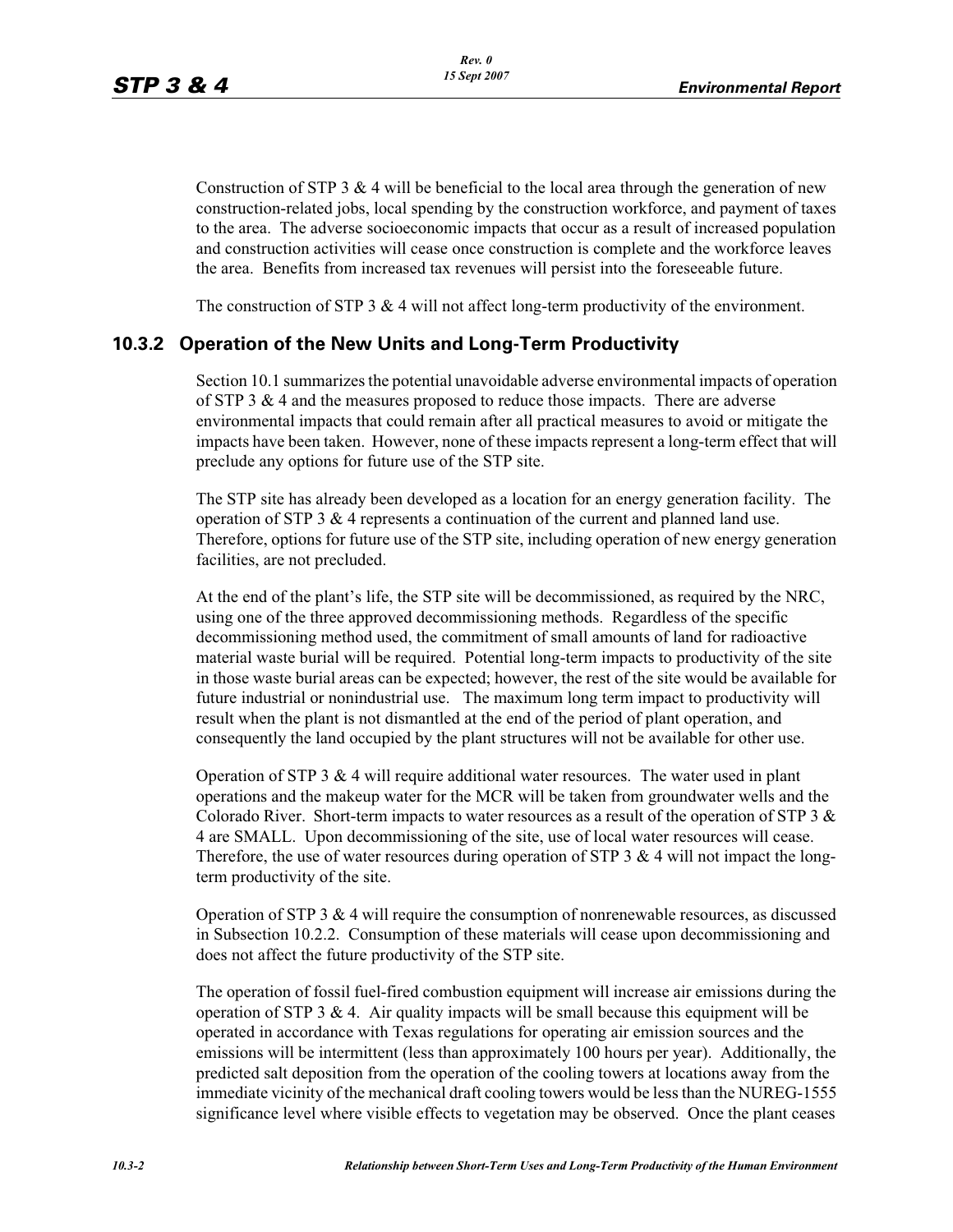to operate and is decommissioned, impacts to air will cease. No future issues for the long-term uses of the site will result from the impacts of increased air emissions.

Chemicals and thermal pollution will be released to the Colorado River, in compliance with the Texas Pollutant Discharge Elimination System wastewater discharge permit. The releases will not adversely affect the Colorado River water quality during the operation of the plant. After decommissioning, releases to surface waters will cease.

Impacts due to radiological emissions will be SMALL because the operation of STP  $3 \& 4$  will be in accordance with NRC regulations. Planned radiological emissions will not contaminate STP property or the surrounding land above NRC regulatory limits. Once the plants cease to operate and are decommissioned, radiological releases will cease. No future issues associated with the radiological emissions from operation of STP  $3 \& 4$  will affect the long-term uses of the STP site.

High-level and transuranic radiological wastes will be disposed at a repository, such as the candidate repository at Yucca Mountain, Nevada (Subsection 5.7.6). However, this high-level waste may be stored in the interim on site, such as in the spent fuel pool or an Independent Spent Fuel Storage Installation located on site. This portion of the site will be unavailable for future use until the radiological wastes are transported offsite.

Socioeconomic changes, such as additional local infrastructure, brought about by the operation of the plant will likely continue after the plant is decommissioned. Property taxes paid by STPNOC to Matagorda County will provide significant revenues to the county for the foreseeable future, and will support greater county infrastructure and social service improvements. The Matagorda County population will increase during the life of the plant and will use the services provided as a result of STP-related tax revenues. Most of Matagorda County is agricultural, and provides little tax revenue to support county infrastructure and services. Therefore, taxes paid to Matagorda County will have a long-term positive effect on the productivity of the county.

## **10.3.3 Summary of Relationship between Short-Term Uses and Long-Term Productivity**

The negative impacts of local use of the human environment by the installation, operation, and decommissioning of STP  $3 \& 4$  is summarized in terms of the unavoidable adverse environmental impacts of construction and operation, summarized in Section 10.1, and the irreversible and irretrievable commitments of environmental resources associated with the project, summarized in Section 10.2. Except for the consumption of nonrenewable resources during the construction and operation of STP  $3 \& 4$  and the land committed for waste burial, these impacts may be classified as short-term.